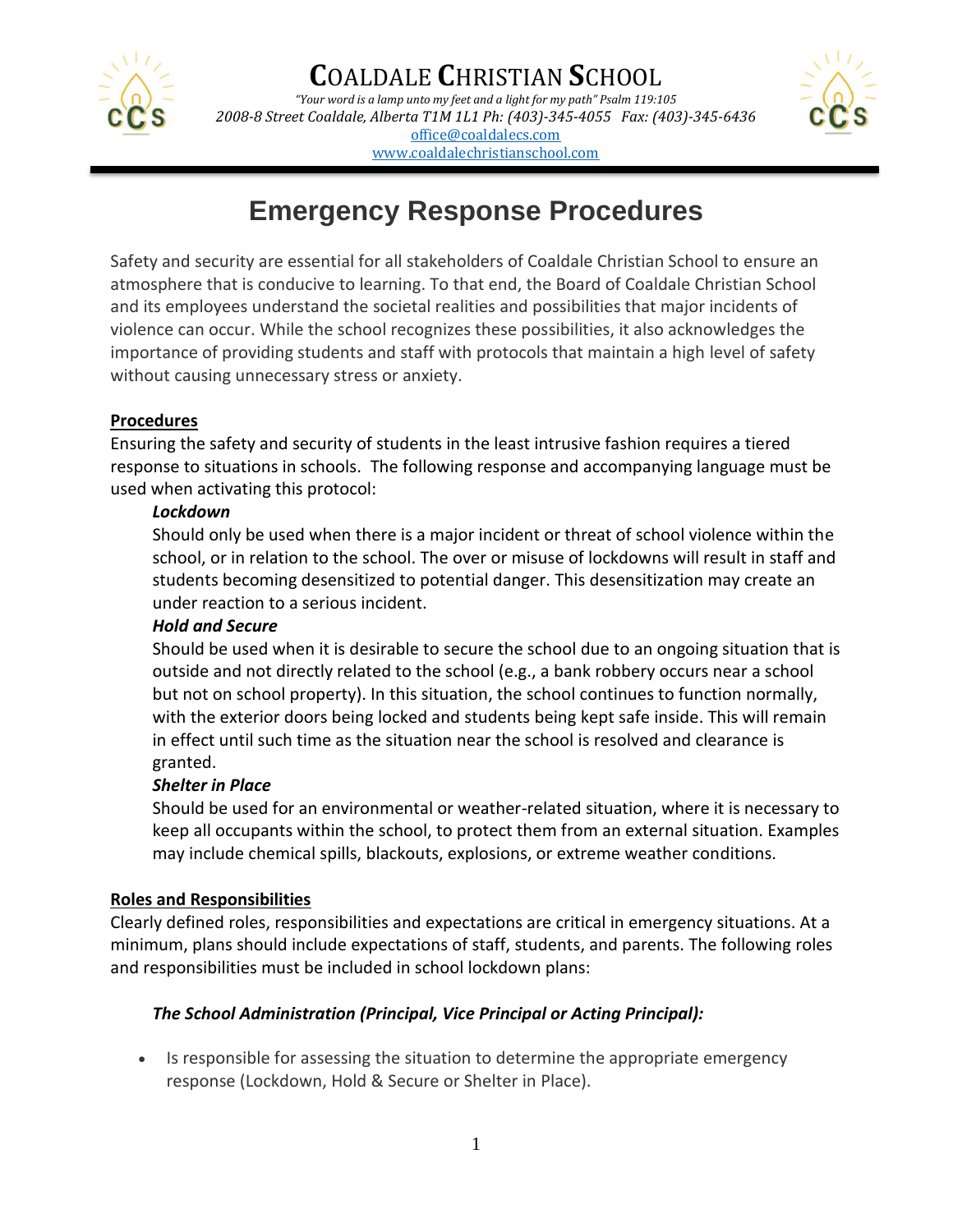

[www.coaldalechristianschool.com](http://www.coaldalechristianschool.com/)



- Will initiate the response using clear and concise language. For example: LOCKDOWN, LOCKDOWN, LOCKDOWN.
- Will contact emergency services (911).
- Will contact the Board Chairman or designate.
- Liaise with police when it is safe to do so.
- Establish a support team to debrief and respond to staff, students and/or parent concerns.

## *Staff (Teachers, Support Staff, Caretakers)*

- Check the hallway and direct students into your room.
- Ensure the door is locked and that windows are covered.
- Call 911 if designated to do so by the school administration
- Maintain a calm demeanor and create a calm atmosphere in the classroom to minimize panic.
- Ensure that the room is kept completely silent.
- Ensure that student cell phones are turned off.
- Will not evacuate the room for any reason, unless instructed to do so by the police.
- Ensure that students are safely evacuated if instructed to do so by authorities.
- Coordinate with school administration an emergency supply of water, snacks or medication that is appropriate for students' needs within the class.
- Refer all media requests to the principal.

## *Students*

- Responsible for being familiar with the lockdown procedures and to respond quickly to the direction of staff during a crisis.
- Must find the closest, most available secure space in the event of being caught outside a secure area.
- Remain quiet during a lockdown.
- Turn off cell phones and do not attempt to communicate with others (including parents)
- Any student with information or prior knowledge of an individual or a potential situation which may result in a violent incident, must come forward with that information as soon as possible.
- Follow instructions quietly and efficiently in the event of an evacuation.

## *Parents/Guardians*

- Will respect the emergency protocol in place and not attempt to access the school building.
- Will not try to contact their children until the lockdown has ended. Calling your children may alert an intruder to their location and may put them at greater risk.